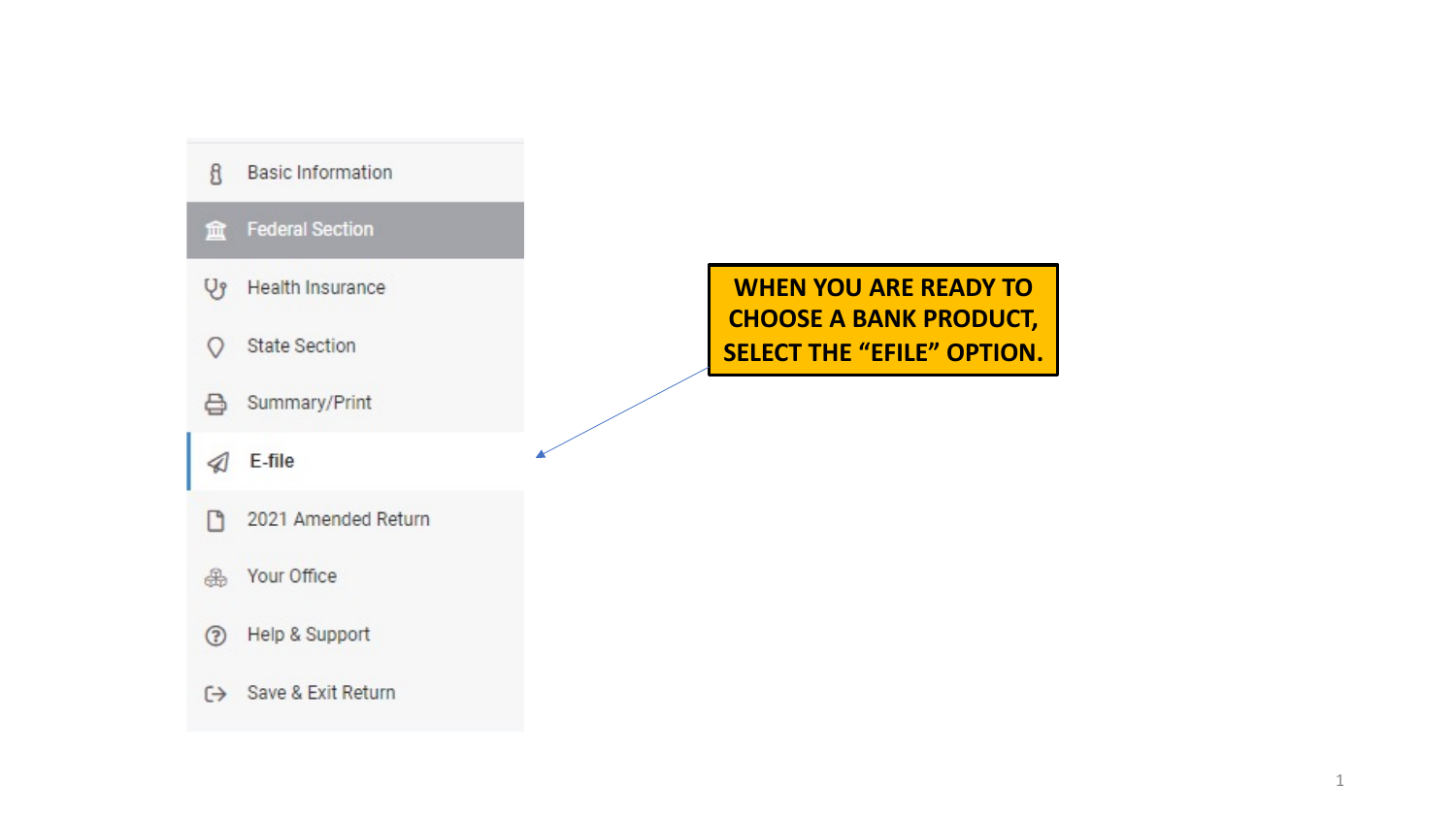### **Return Details**

#### Determine how the taxpayer wants to pay their taxes due or receive their refund.

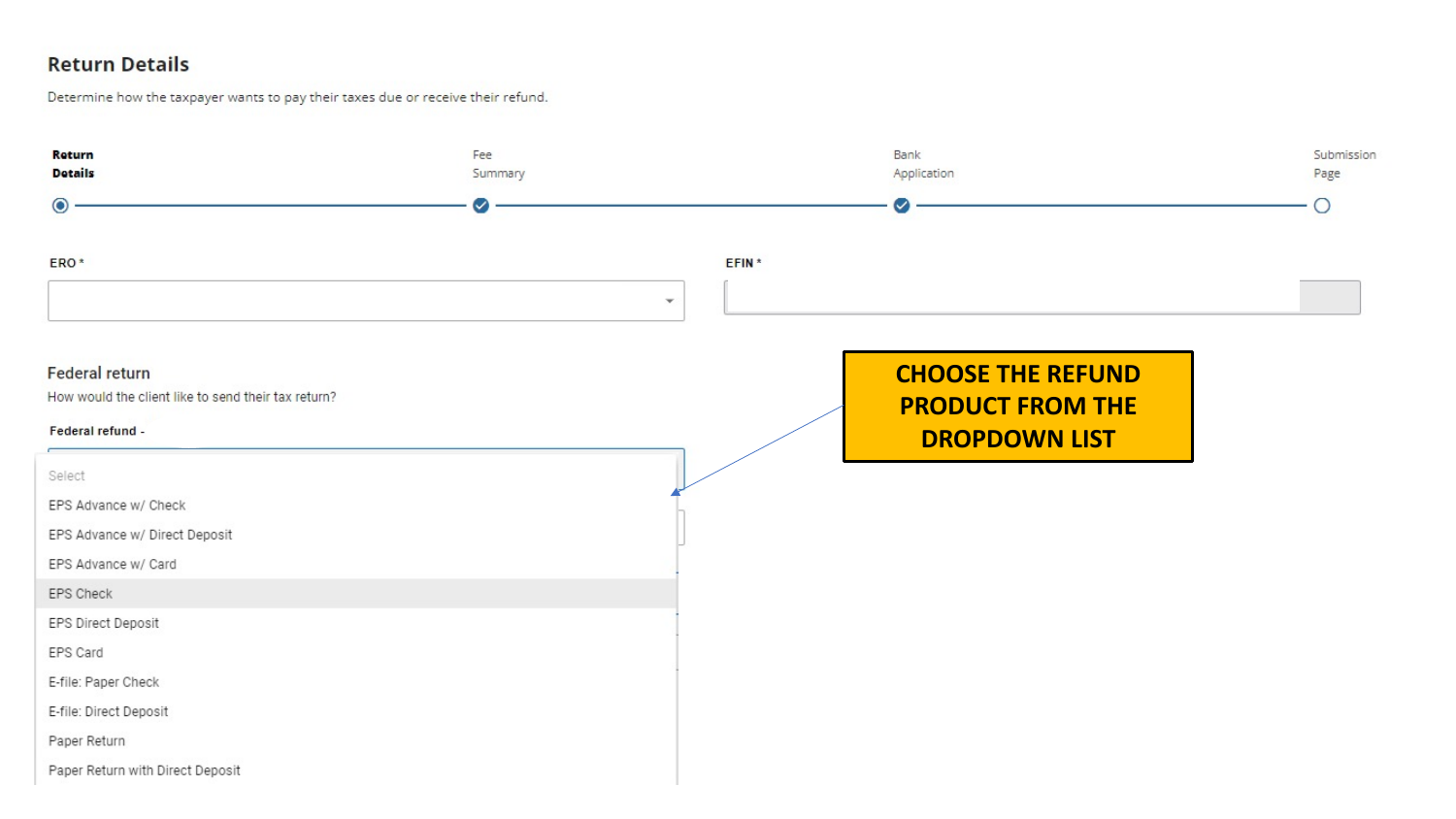# How does the taxpayer want their refund?

## "**EPS Advance**"

They would like to apply for an advance to get a portion of their refund before the IRS releases it. Their fees will be taken out of their refund.

- EPS Advance w/Check: check printed in your office.
- EPS Advance w/ Direct Deposit: distributed as a direct deposit to their bank account.
- EPS Advance w/Card: distributed to the E1 Visa you issue to them.

# "**EPS**"

They do NOT want an advance. They will wait for the IRS to release their refund and want their fees taken out of the refund.

- EPS w/Check: check printed in your office.
- EPS w/ Direct Deposit: distributed as a direct deposit to their bank account.
- EPS w/Card: distributed to the E1 Visa you issue to them.

#### "**Efile**"

They want to pay their prep fees upfront/today. The IRS will distribute the refund to the taxpayer directly.

- Efile Paper Check: The IRS will mail the taxpayer their refund.
- Efile Direct Deposit: the IRS will direct deposit their refund.

"Paper Return" They want to pay their prep fees upfront/today. The taxpayer will mail their return. The IRS will distribute the refund to the taxpayer directly.

- Paper Return: the IRS will mail the taxpayer their refund.
- Paper Return with Direct Deposit: the IRS will direct deposit their refund.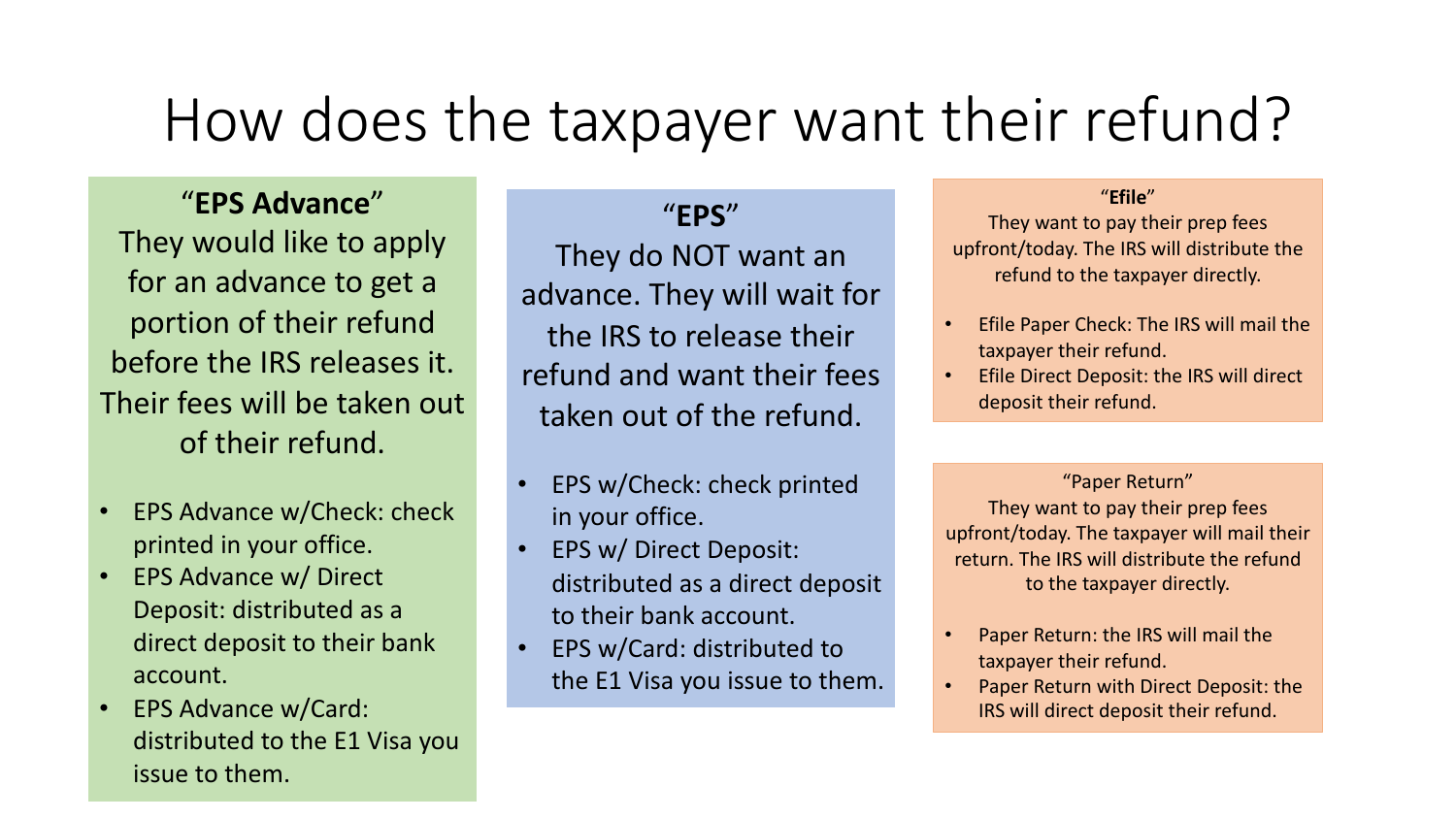#### Federal return

How would the client like to send their tax return?

#### **Federal refund**

EPS Advance w/

 $\Box$  Only transmit the state return(s)

#### **EPS Advance\***

Select

No Finance Charge Up to \$1000

With Finance Charge Up to \$6000

#### Does the taxpayer want a pre-ack advance?\*



### **IF THE IRS IS NOT OPEN YOU WILL SELECT "YES"**

**IF THE TAXPAYER WANTS AN ADVANCE YOU WILL NEED TO SELECT WHICH ADVANCE PRODUCT THEY WOULD LIKE.**

# "EPS Advance" The taxpayer has two options for the advance:

- \$1000 No Finance Charge: The taxpayer can get up to \$1000 with no interest charges
- With Finance Charge: The taxpayer can apply for up to \$6000 with a 36% interest charge.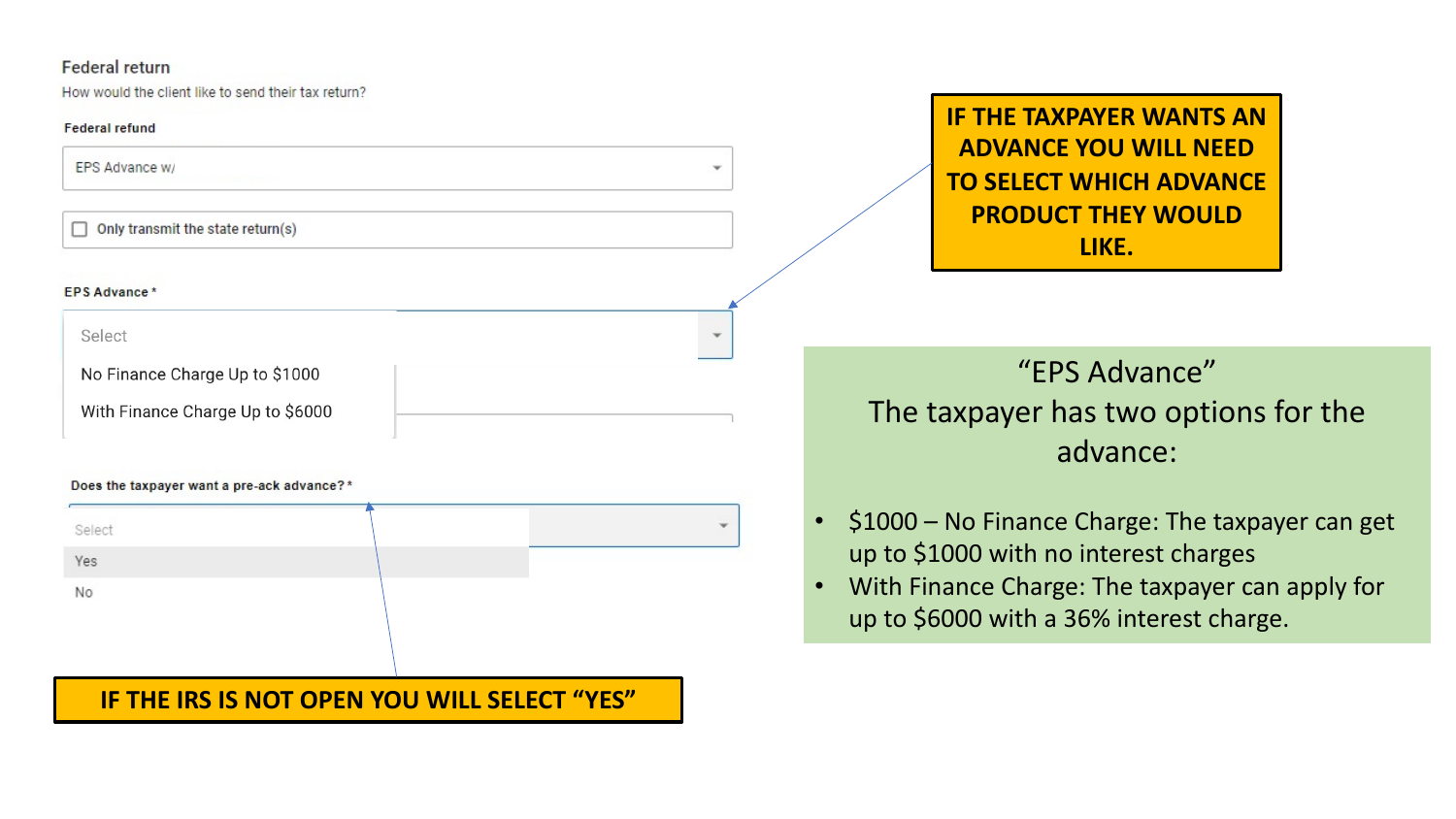### **Fee Summary**

Set the cost of tax preparation and services the taxpayer may purchase.

| Return<br><b>Details</b> | Fee<br><b>Summary</b>                        | Add Additional Fees / Discounts |                                  |              |
|--------------------------|----------------------------------------------|---------------------------------|----------------------------------|--------------|
|                          | $\bullet$                                    | Fees                            |                                  |              |
|                          |                                              | Audit Pro                       | \$29.99                          | П            |
|                          |                                              | <b>Discounts</b>                |                                  |              |
|                          |                                              | Coupon                          | $-$20.00$                        | $\Box$       |
|                          |                                              |                                 |                                  | <b>CLOSE</b> |
|                          |                                              |                                 | YOU CAN ADD THE COUPON AND AUDIT |              |
|                          | <b>(+) APPLY ADDITIONAL FEES / DISCOUNTS</b> |                                 | <b>PRO ON THE FEE SCREEN.</b>    |              |
| Fees Total:              |                                              |                                 |                                  |              |

**BACK CONTINUE**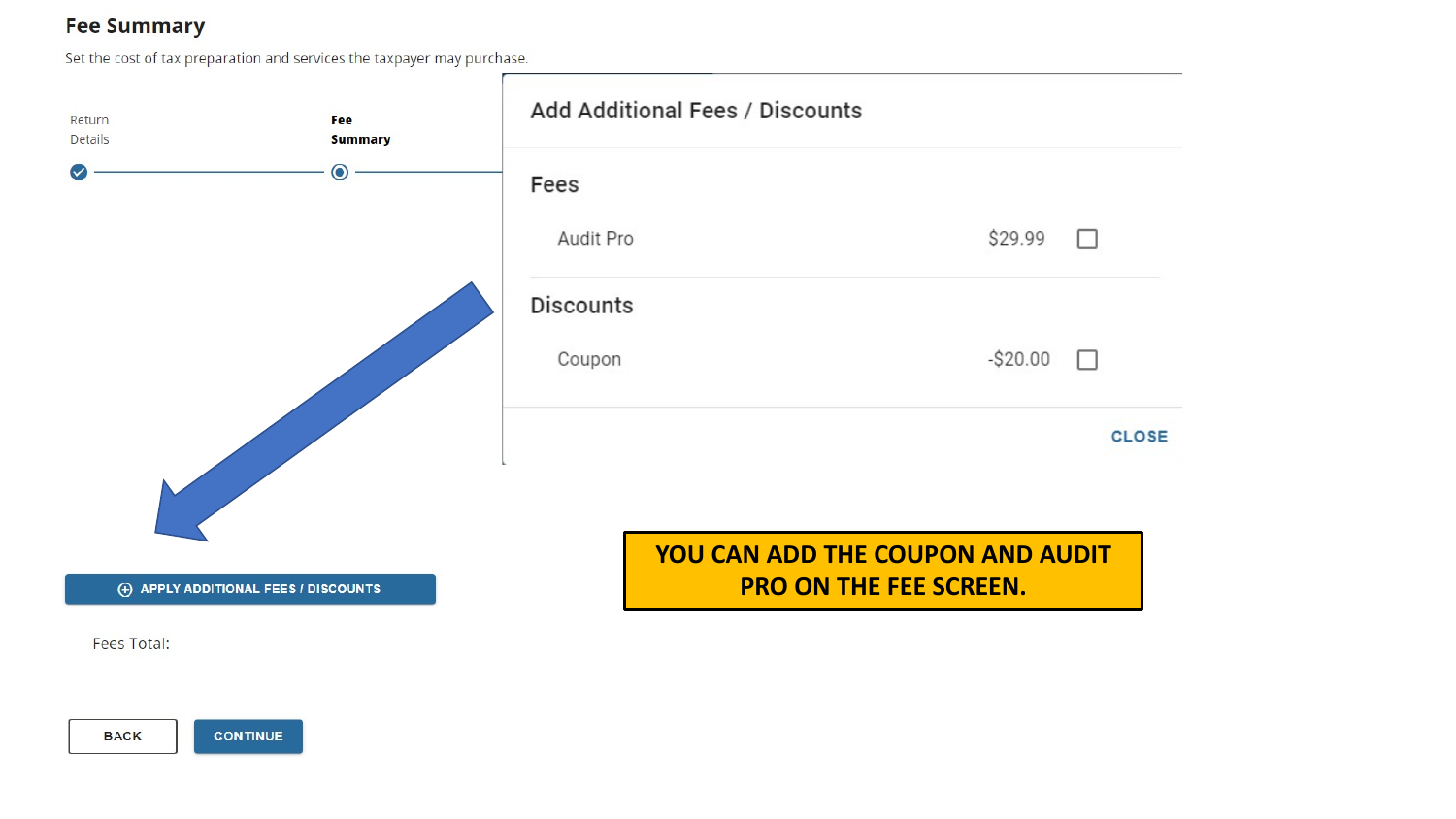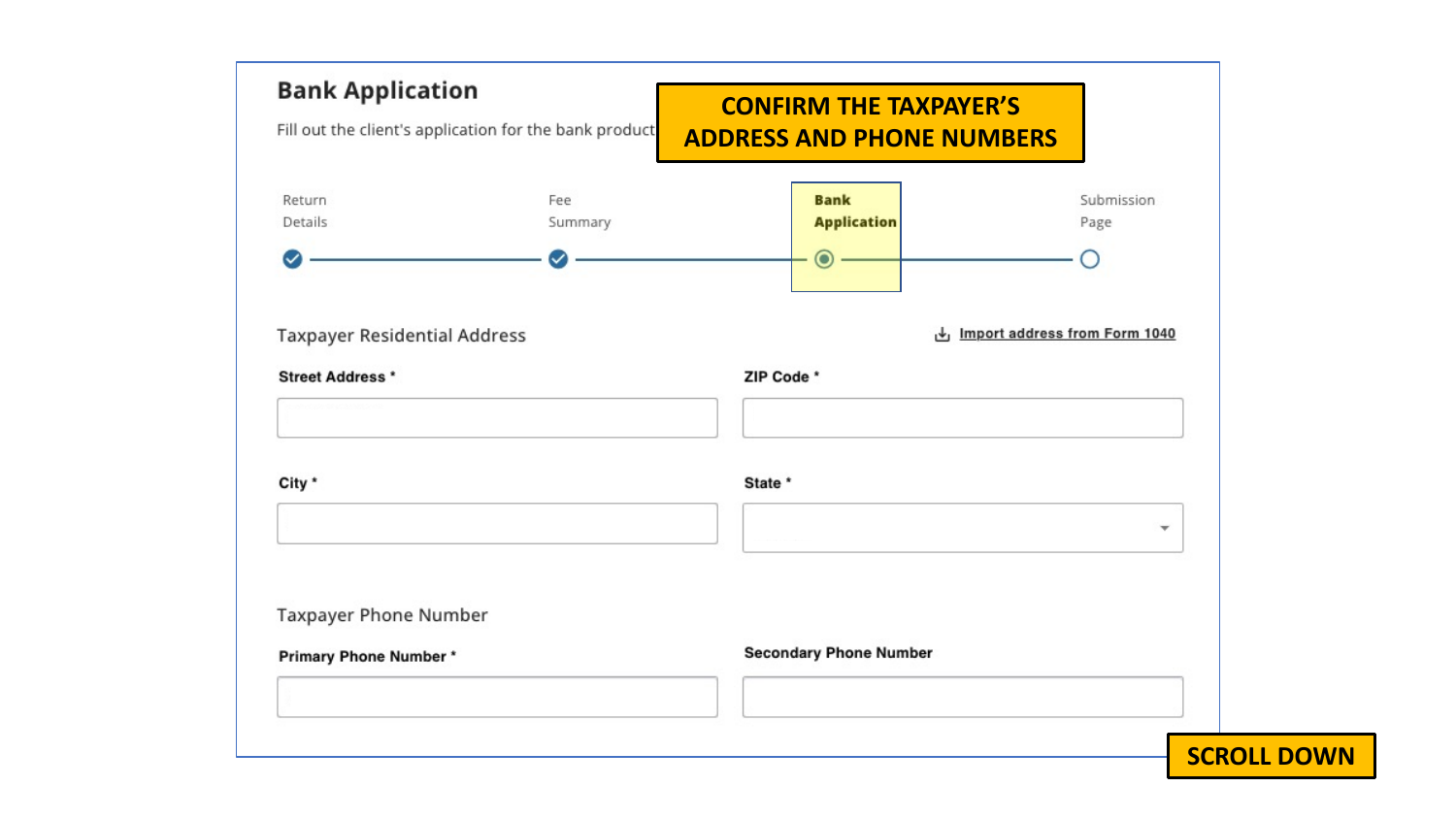| Taxpayer ID Information      | <b>ENTER TAXPAYER ID TYPE, ID</b><br><b>NUMBER AND ISSUE/EXP DATES</b> |                          |
|------------------------------|------------------------------------------------------------------------|--------------------------|
| License / ID Type *          |                                                                        |                          |
|                              | $\overline{\phantom{a}}$                                               |                          |
| License / ID Number *        | <b>Issue State *</b>                                                   |                          |
|                              |                                                                        | $\overline{\phantom{a}}$ |
|                              |                                                                        |                          |
|                              | <b>Expiration Date *</b><br>茴                                          | ö                        |
| Issue Date *<br>Citizenship* |                                                                        |                          |
| Citizen                      | $\overline{\phantom{a}}$                                               |                          |
| Country *                    | <b>SELECT CITIZENSHIP</b>                                              |                          |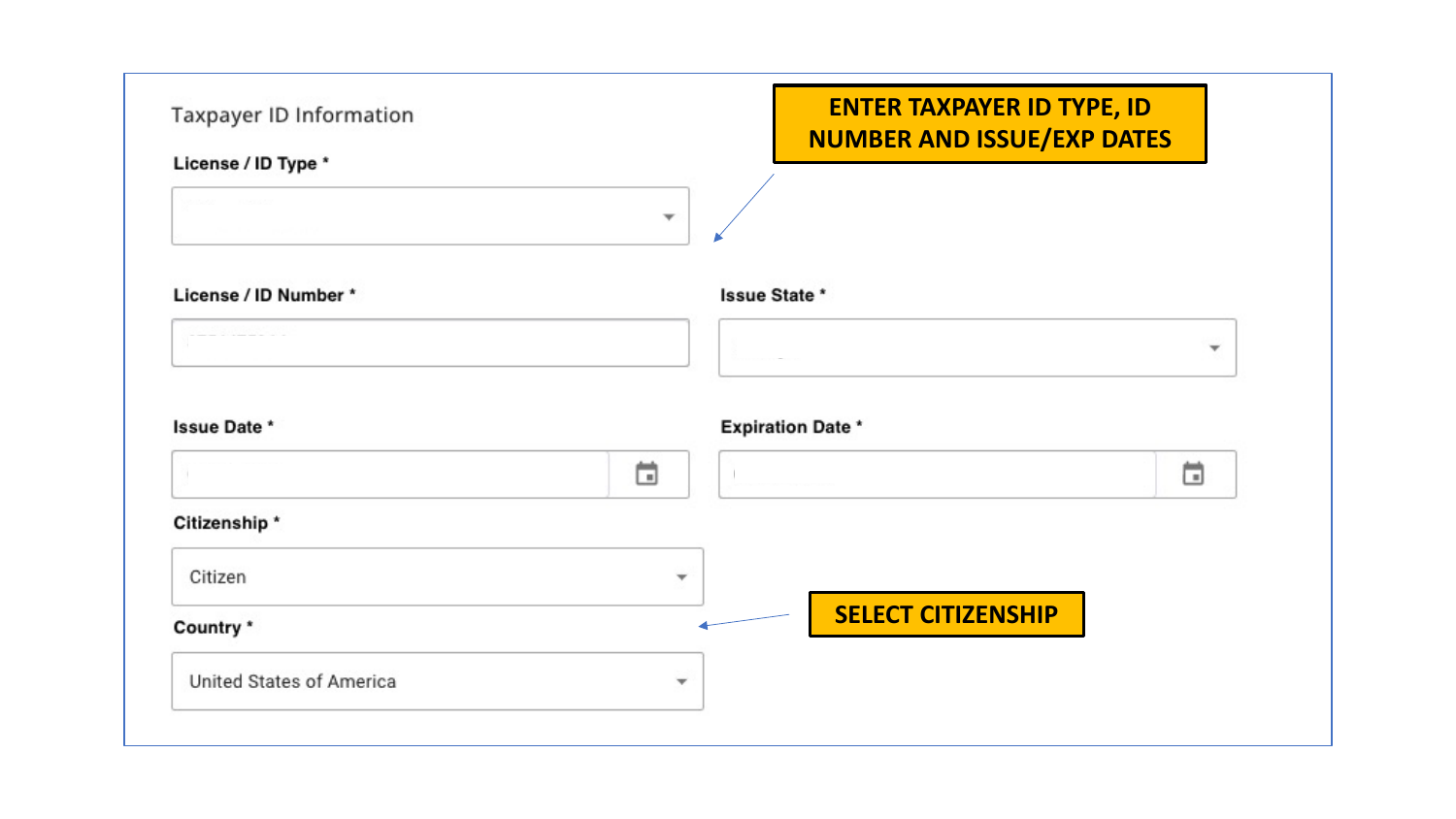#### **Submission Page**

Review the final details and transmit the return.



State refund

 $N/A$ 

Return method: N/A

Edit Refund Method

Federal refund

Return method: EPS Check

For Edit Refund Method